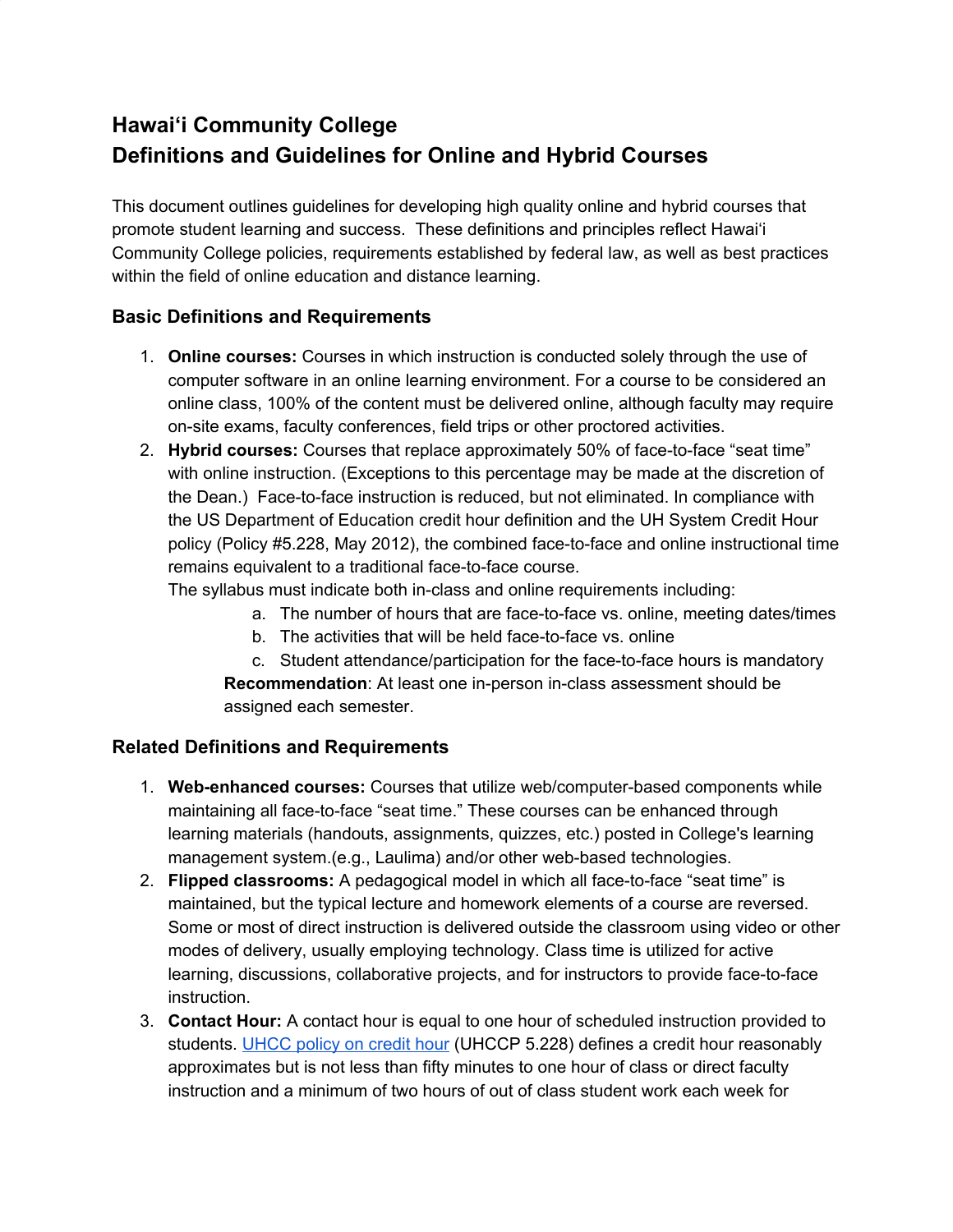approximately 15 weeks for one semester or the equivalent amount of work over a different period of time..

- 4. **Distance Education:** To maintain the College's eligibility for Title IV (federal financial aid) funds, online classes (and online components of hybrid classes) must meet the definition of distance education (as opposed to correspondence) courses. Central to being considered a distance education, courses must require "regular and substantive interaction between these students and the instructor" (as stipulated by  $\S$  [600.2](http://ecfr.gpoaccess.gov/cgi/t/text/text-idx?c=ecfr&sid=0900b7322acc5a5a10c558b8fe15ad7b&rgn=div8&view=text&node=34:3.1.3.1.1.1.23.2&idno=34) of the Electronic Code of Federal [Regulations](http://ecfr.gpoaccess.gov/cgi/t/text/text-idx?c=ecfr&sid=0900b7322acc5a5a10c558b8fe15ad7b&rgn=div8&view=text&node=34:3.1.3.1.1.1.23.2&idno=34)). This means interaction that is not wholly optional, interaction that is initiated by the instructor, interaction that regular throughout the course, and interaction that is scheduled (not self-paced). Instructors should be engaging with students through discussions and fostering instructor-student and student-student interaction. Limiting interaction to answering student questions or providing feedback on assignments or tests is not considered by the federal government as "regular and substantive" interaction.
- 5. **Accessibility:** Federal law requires that online and hybrid courses must be accessible to students with disabilities.

## **General Institutional Principles and Commitments**

- 1. **Mission:** Online and hybrid courses should be designed to serve the academic needs and interests of the various student population, and delivered in a way that allows for the best possibility of learning and student success.
- 2. **Suitability:** Discipline faculty must confirm that the course content and learning outcomes are suitable to online/hybrid delivery.
- 3. **Professional Development:** The College will support the development of online and hybrid courses by providing support and professional development opportunities for faculty and academic departments.
- 4. **Academic Standards:** Online and hybrid courses must reflect the same standards of academic integrity and rigor as classroom-based courses at the College. Online and hybrid courses must be developed on the basis of clear and consistent standards that apply college-wide.
- 5. **Course Approval Process:** Newly created online and hybrid courses are subject to the same course approval process which the College utilizes for traditional face-to-face courses. An existing traditional course which is being transformed into either an online or hybrid course must be approved at the departmental level by a department or division chair.
- 6. **Student Notification:** Class schedules and registration materials for students should clearly indicate which method of instruction will be utilized in a course (i.e. online, hybrid, web-enhanced) and what technological requirements, if any, are required for the course.
- 7. **Assessment:** Online and hybrid courses are subject to the same student course evaluation and institutional assessment procedures which the College utilizes for traditional courses.
- **8. Course Evaluation:**